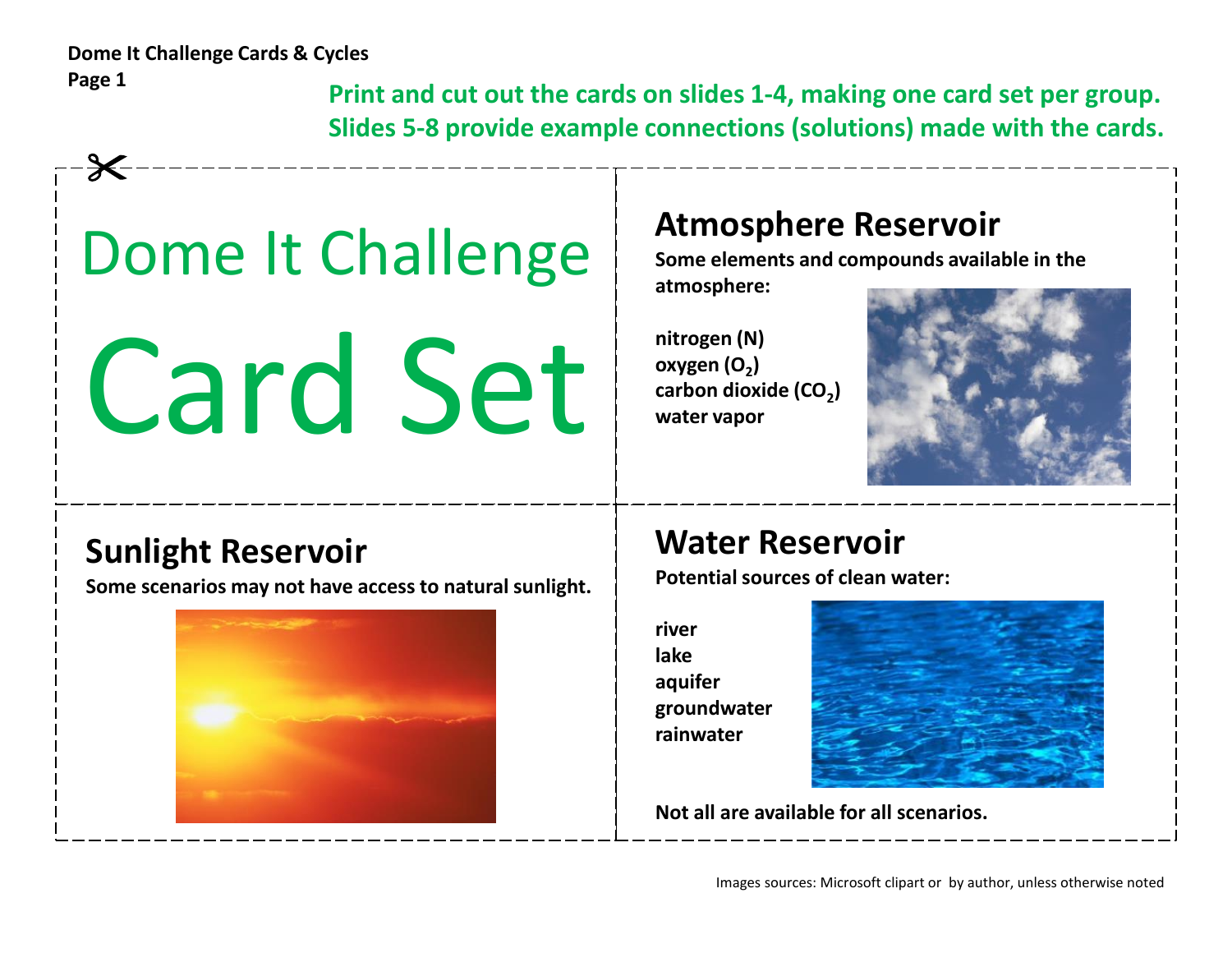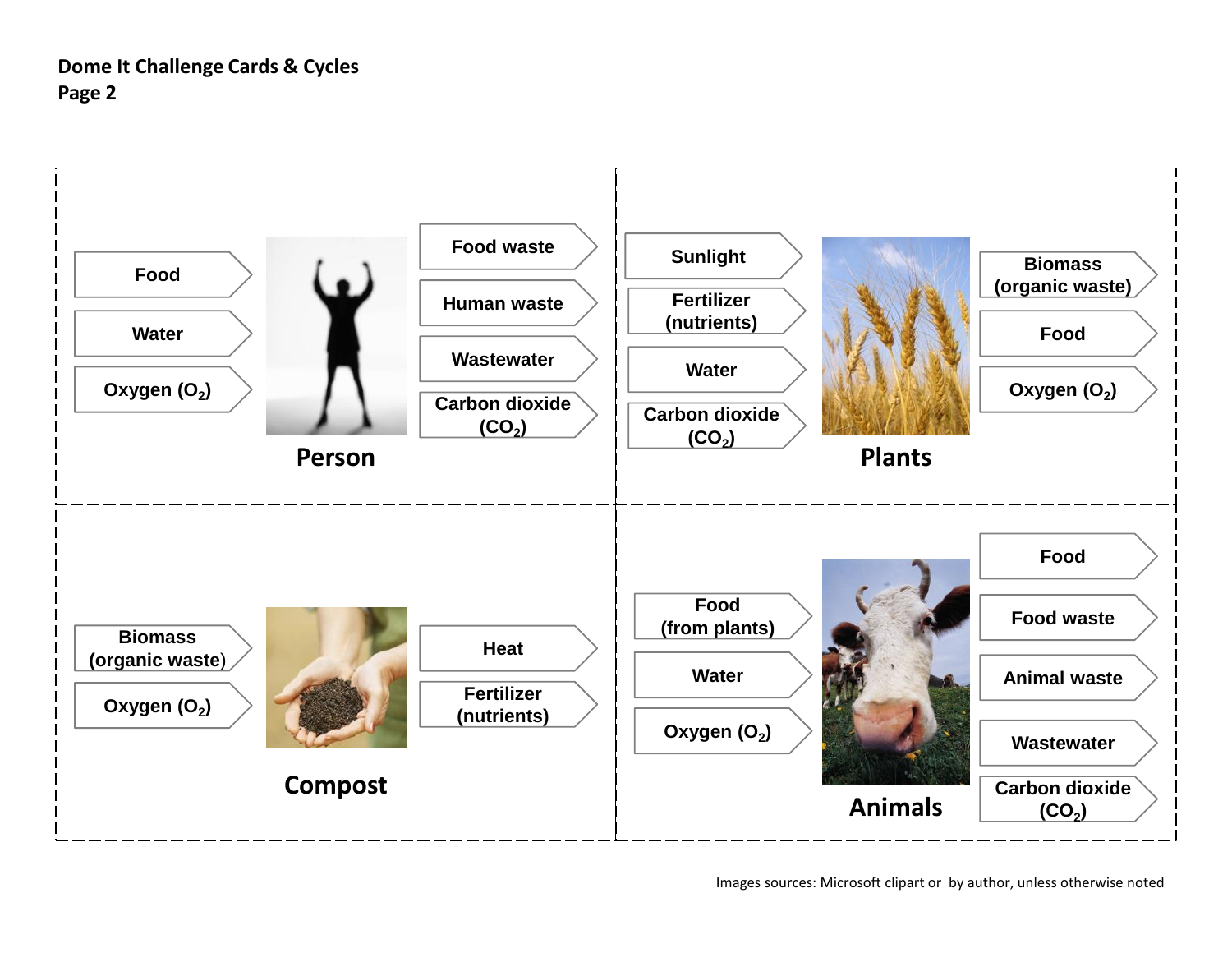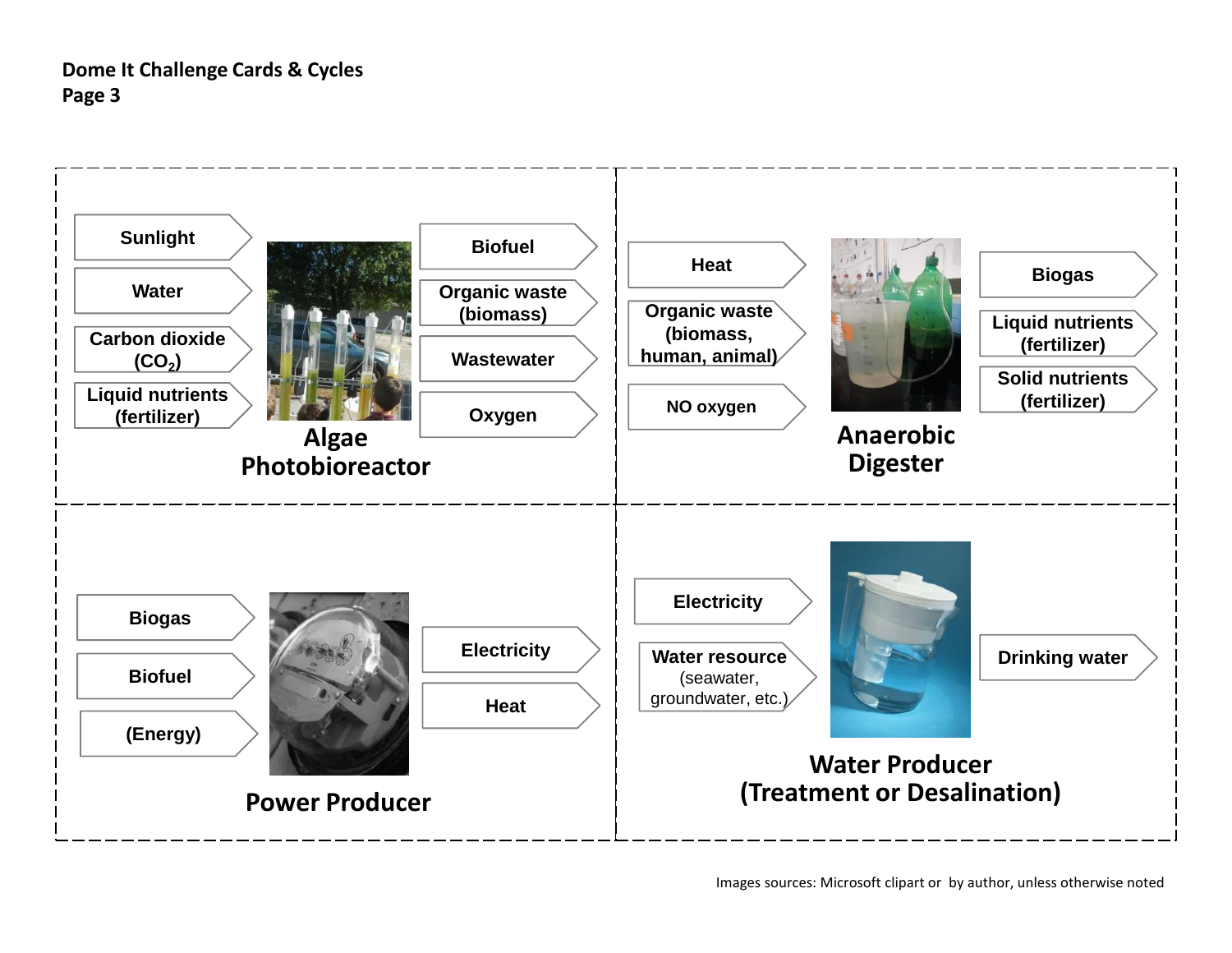

#### **Optional Aquaponics Card**

Images sources: Microsoft clipart or by author, unless otherwise noted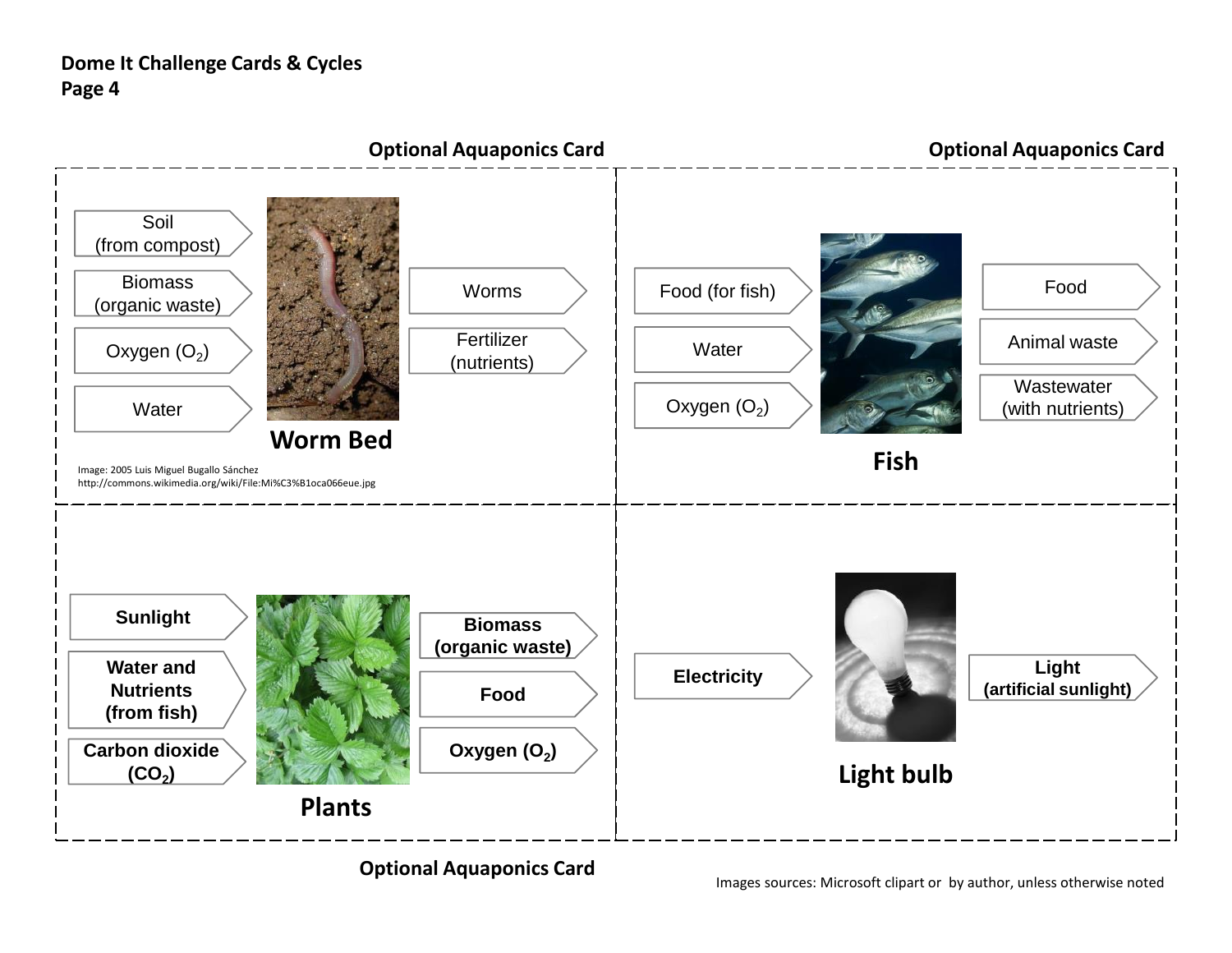## **Page 5 Example Respiration Cycle (Blue)**

**People intake oxygen and exhale carbon dioxide. Plants intake carbon dioxide and emit oxygen.**



# **Example Respiration Cycle (Blue) and Food Cycle (Red)**

**People intake oxygen and exhale carbon dioxide. Plants intake carbon dioxide and emit oxygen. Compost uses oxygen.**

**People eat food and produce food waste. Food waste can be composted into fertilizer used to grow plants. Plants provide food to people and biomass waste can be composted.**

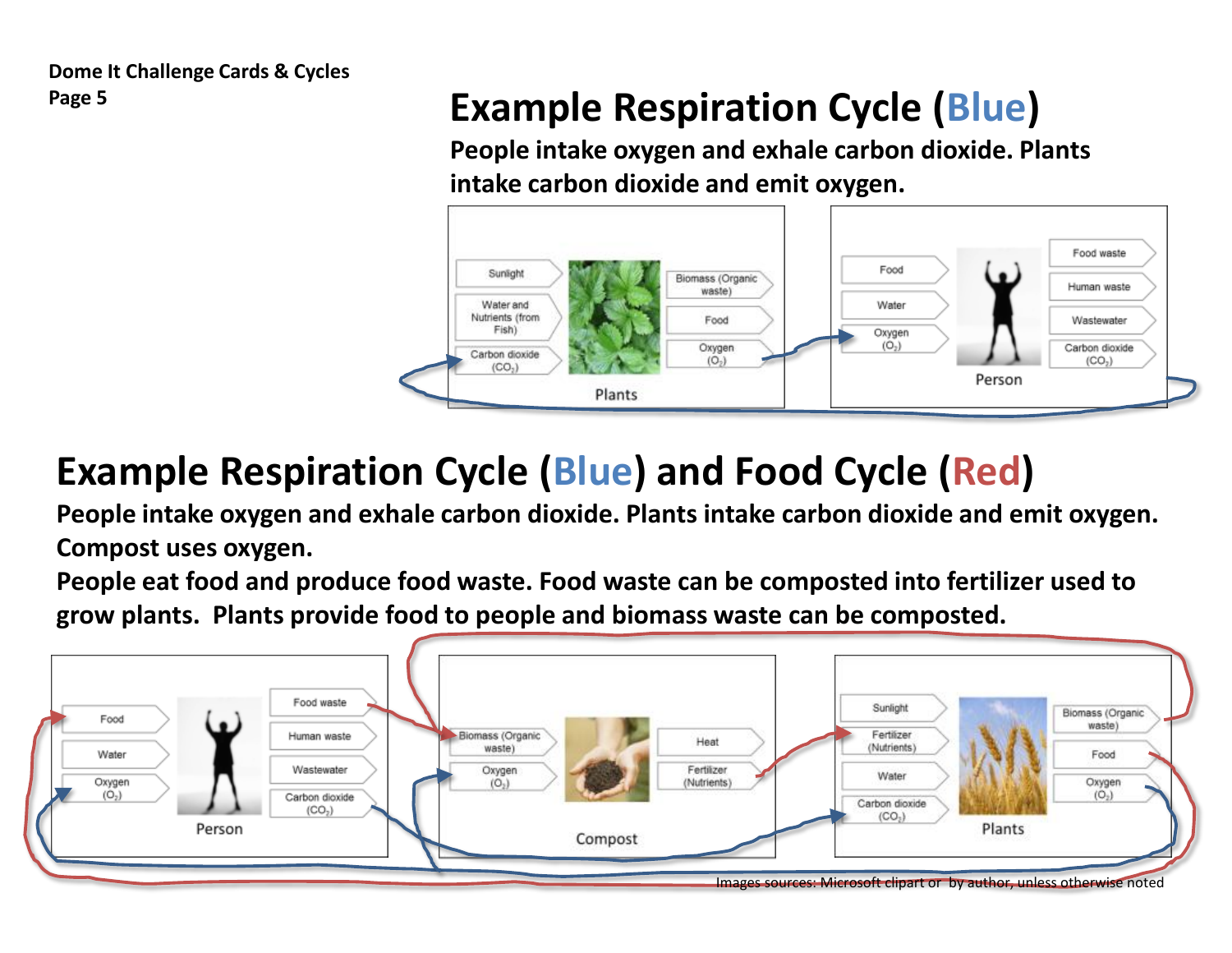# **Example Energy Cycle (Orange) and Nutrient Cycle (Green)**

**Anaerobic digester and algae photobioreactor (PBR) produce biogas and biofuel that can be turned into electricity. Electricity powers light bulbs for light to grow algae.**

**Organic waste from the algae photobioreactor can be used in the anaerobic digester. Liquid nutrients from the anaerobic digester feed the algae in the PBR.**

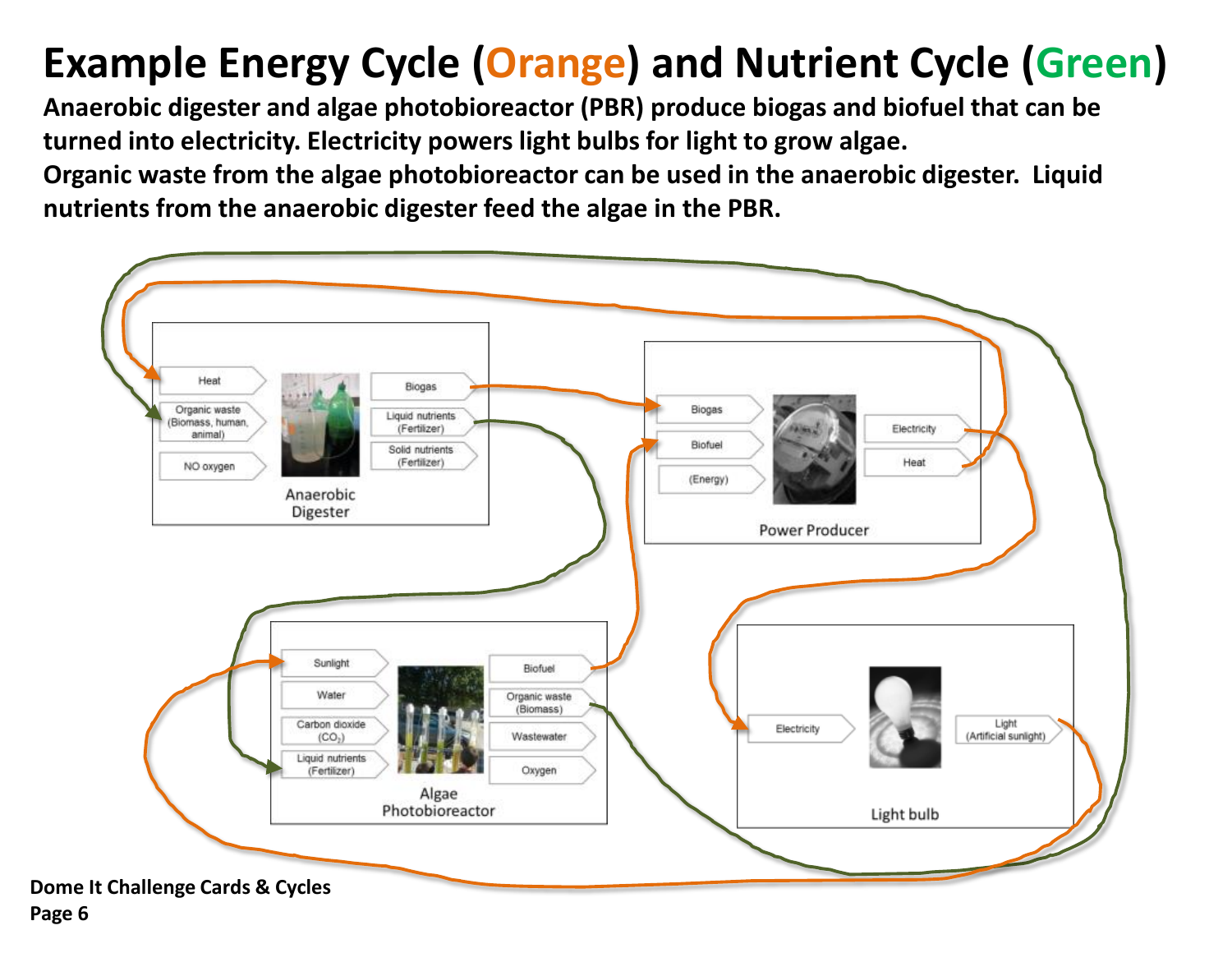### **Aquaponics Example**

**Water is circulated between the plants and fish pond. The fish waste in the water provides nutrients for the plants. The plants (and associated microroganisms) treat the water that returns to the fish.**

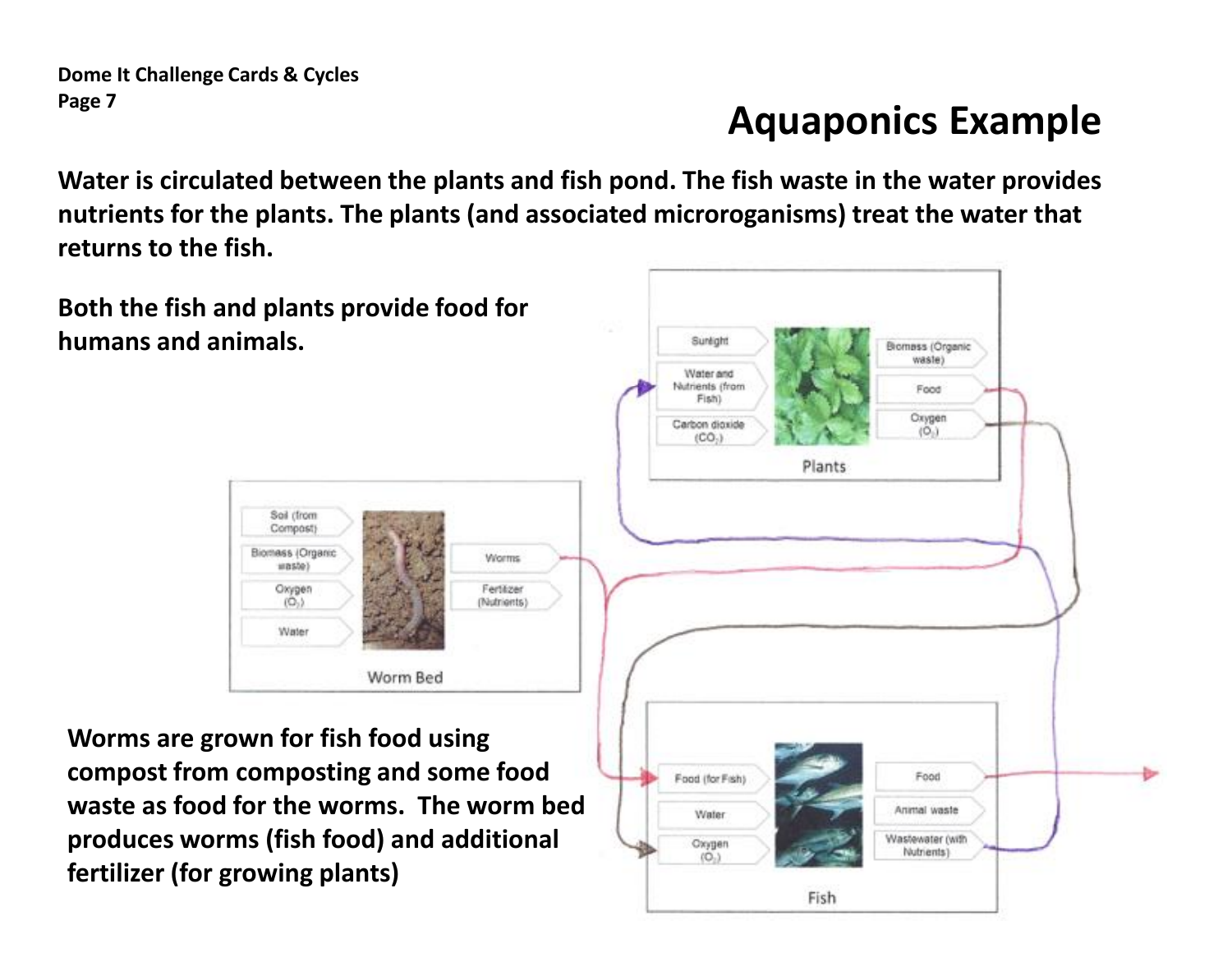

**sunlight is not available. Students will have to make energy to power artificial light to mimic sunlight.**